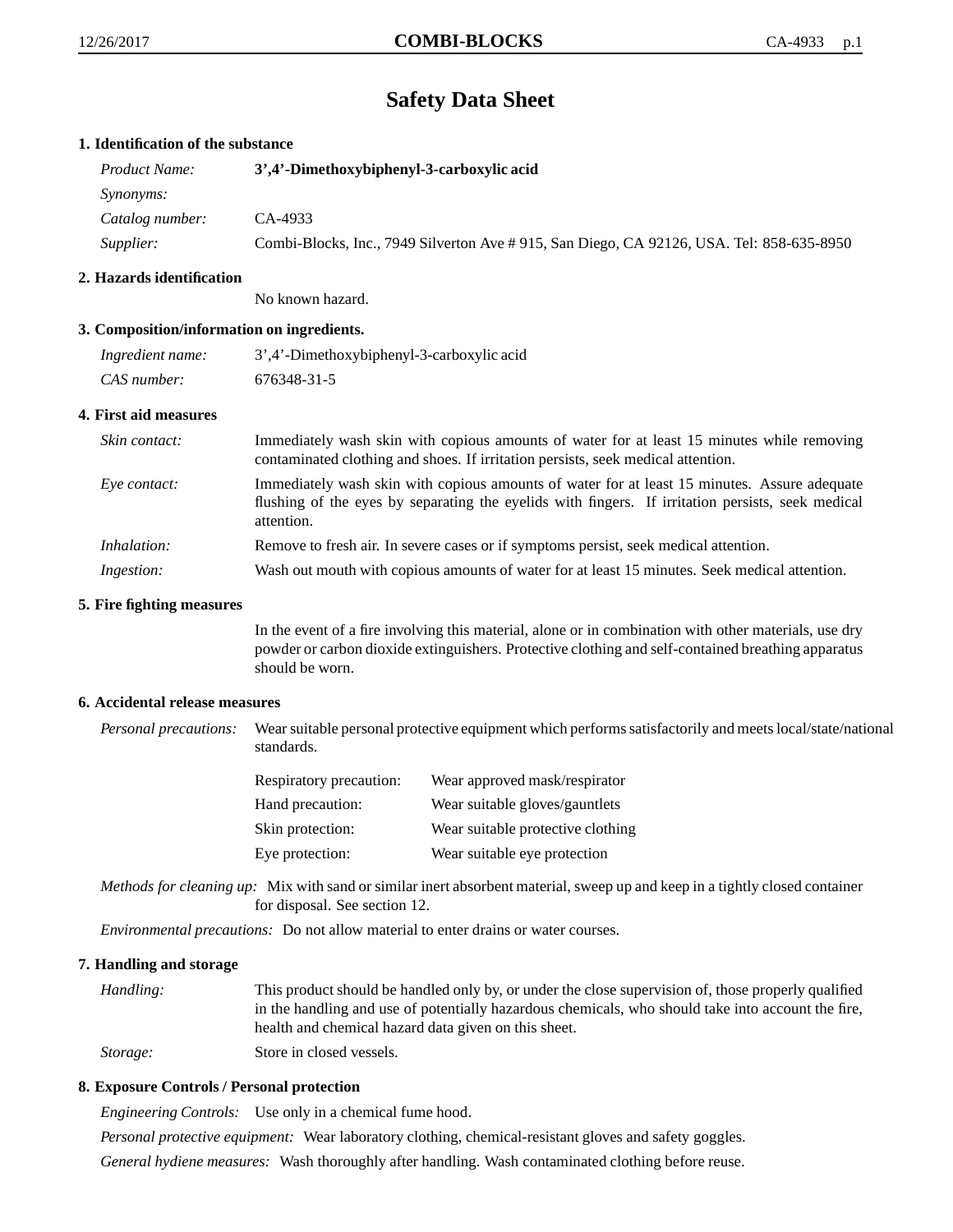### **9. Physical and chemical properties**

| Appearance:           | Not specified     |
|-----------------------|-------------------|
| <i>Boiling point:</i> | No data           |
| Melting point:        | No data           |
| Flash point:          | No data           |
| Density:              | No data           |
| Molecular formula:    | $C_{15}H_{14}O_4$ |
| Molecular weight:     | 258.3             |

# **10. Stability and reactivity**

| Conditions to avoid:                         | Heat, flames and sparks.                                 |
|----------------------------------------------|----------------------------------------------------------|
| <i>Materials to avoid:</i> Oxidizing agents. |                                                          |
|                                              | Possible hazardous combustion products: Carbon monoxide. |

# **11. Toxicological information**

*Acute toxicity:* No data available. *Skin irritation/corrosion:* No data available. *Eye damage/irritation:* No data available. *Respiratory or skin sensitization:* No data available. *Germ cell mutagenicity:* No data available. *Carcinogenicity:* No classification data on carcinogenic properties of this material is available from EPA, IARC, NTP, OSHA or ACGIH. *Reproductive toxicity:* No effects known. *Specific target organ system toxicity - repeated exposure:* No effects known. *Specific target organ system toxicity - single exposure:* No data available. *Aspiration hazard:* No data available. *Additional information:* To the best of our knowledge, the chemical, physical and toxicological properties of this substance have not been thoroughly investigated.

# **12. Ecological information**

*Toxicity:* No data available.

*Persistence and degradability:* No data available.

*Bioaccumulative potential:* No data available.

*Mobility in soil:* No data available.

*Result of PBT and vPvB assessment:* PBT: Not applicabel. vPvB: Not applicable.

*Other adverse effects:* No further relevant information available.

#### **13. Disposal consideration**

Arrange disposal as special waste, by licensed disposal company, in consultation with local waste disposal authority, in accordance with national and regional regulations.

#### **14. Transportation information**

No known hazard for air and ground transportation.

# **15. Regulatory information**

No chemicals in this material are subject to the reporting requirements of SARA Title III, Section 302, or have known CAS numbers that exceed the threshold reporting levels established by SARA Title III, Section 313.